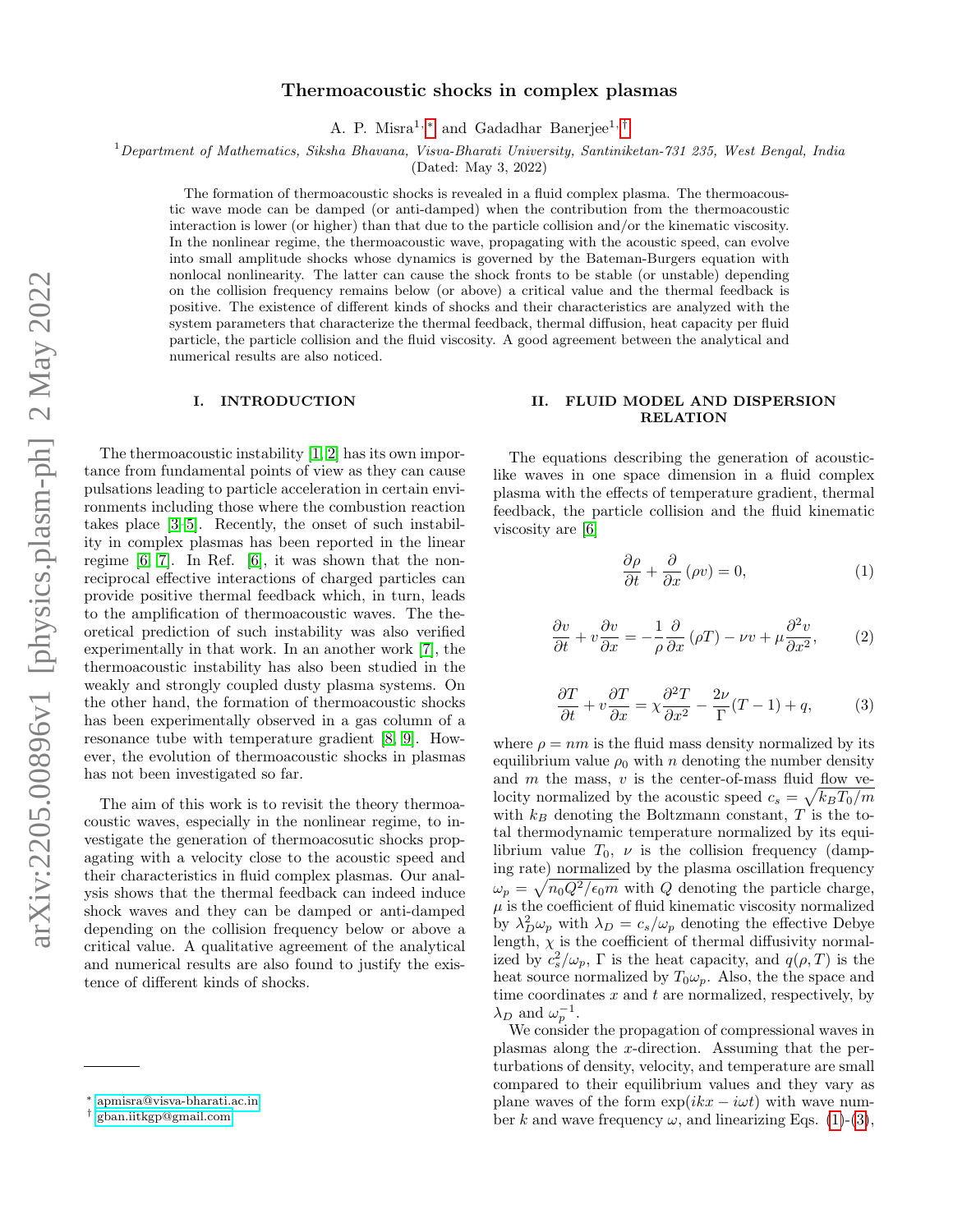we obtain the following linear dispersion law [\[6\]](#page-8-4).

$$
\left[\omega^2 + i\left(\nu + \mu k^2\right)\omega - k^2\right] \times \left[\omega + i\left(\chi k^2 + \frac{2\nu}{\Gamma} - q_T\right)\right] = iq_\rho k^2 \quad (4)
$$

where the parameters  $q_T = (\partial q/\partial T)_0$  and  $q_\rho = (\partial q/\partial \rho)_0$ , calculated at the equilibrium values  $T = 1$  and  $\rho = 1$ , correspond to the thermal feedback of the media to the temperature and density variations. Note that the wave frequency  $\omega$  (or wave number k) becomes complex due to the effects of the thermal feedback as well as the collisional and the viscosity effects. The dispersion equation [\(4\)](#page-1-0) agrees exactly with that in Ref. [\[6\]](#page-8-4) except the term  $\propto \mu$  due to the effect of the kinematic viscosity. In absence of the heat source or thermal feedback, i.e., for  $q_{\rho} = q_T = 0$ , the thermal mode and the acoustic mode are decoupled for which Eq. [\(4\)](#page-1-0) gives

<span id="page-1-1"></span>
$$
\omega = -i\left(\chi k^2 + \frac{2\nu}{\Gamma}\right),\tag{5}
$$

and

<span id="page-1-2"></span>
$$
\omega = k\sqrt{1 - \frac{(\nu + k^2\mu)^2}{4k^2}} - i\frac{\nu + k^2\mu}{2}.
$$
 (6)

Equation [\(5\)](#page-1-1) corresponds to a purely damped thermal mode whereas Eq. [\(6\)](#page-1-2) that to an acoustic-like wave with the damping rate  $\propto (\nu + \mu k^2)/2$  due to the particle collision and/or the kinematic viscosity provided  $k$ lies in a very small interval  $1 - a < k < 1 + a$ , where  $a = \sqrt{1 - \nu \mu}$ . This small regime is, however, not of interest and thus inadmissible. So, we look for an acoustic mode with  $\omega \simeq k + \delta \omega$ , where  $\delta \omega$  is a small correction to the wave frequency due to the thermoacoustic interactions. Separating the real and imaginary parts, from Eq. [\(4\)](#page-1-0) we obtain the following expressions for the real wave frequency and the growth/damping rate.

<span id="page-1-3"></span>
$$
\Re\omega = k \left[ 1 + \frac{q_{\rho}}{2} \frac{\chi k^2 + 2\nu/\Gamma - q_T}{k^2 + (\chi k^2 + 2\nu/\Gamma - q_T)^2} \right], \quad (7)
$$

<span id="page-1-4"></span>
$$
\Im \omega = -\frac{1}{2} \left( \nu + \mu k^2 \right) + \frac{q_\rho}{2} \frac{k^2}{k^2 + \left( \chi k^2 + 2\nu / \Gamma - q_T \right)^2}.
$$
 (8)

From Eq. [\(7\)](#page-1-3) it follows that the phase velocity of the thermoacoustic wave is constant, i.e., the wave becomes dispersionless in the long wavelength limit  $k \to 0$ . However, as  $k$  increases, in contrast to the low-frequency acoustic waves, the phase velocity approaches a constant value (i.e., close to the acoustic speed  $c_s$ ). On the other hand, from Eq. [\(8\)](#page-1-4) it is evident that the wave can be stable (damped) or unstable (anti-damped) depending on whether the thermal contribution is smaller or larger than the term associated with the collision and the viscosity. Typically, for positive values of  $q_\rho$  and small values

of  $\nu$  and  $\mu$ ,  $\Im \omega$  becomes positive, implying the wave amplitude to grow leading to the thermoacoustic instability [\[6\]](#page-8-4).

<span id="page-1-0"></span>In order to study the characteristics of the wave mode and the growth/decay rate in details, we numerically analyze Eqs. [\(7\)](#page-1-3) and [\(8\)](#page-1-4). The results are displayed in Fig. [1.](#page-2-0) The profiles of  $\Re\omega$  are shown in subplots (a) and (c), and those of  $\Im \omega$  are in subplots (b) and (d) for different values of the parameters, namely  $q_{\rho}$  and  $q_T$  that characterize the thermal feedback; the heat capacity per particle Γ, the coefficient of the thermal diffusivity  $\chi$ , the collision frequency  $\nu$  and the coefficient of the kinematic viscosity  $\mu$ . It is noted that although the wave frequency increases with  $k$ , the increase or decrease of the phase velocity depends on the ranges of values of  $k$  as well as those of the parameters. Interestingly, for  $k \ll 1$  and  $k > 1$ , the phase velocity approaches a constant value. While in the former case, the phase velocity remains smaller than  $c_s$ , in the latter, it may slightly exceed the same. However, a domain of  $k$   $(< 1)$  exists corresponding to a wide range of values of the parameters where the phase velocity is close to the acoustic speed  $c_s$ . Thus, in contrast to typical acoustic waves (e.g., ion-acoustic wave), the thermoacoustic wave can propagate with sonic, subsonic or supersonic velocity. On the other hand, both the growth and the decay of the wave amplitude can occur in a wide range of values of  $k$  and the parameters. In this context, a purely growing mode or a purely damped mode can also exist when the collison frequency  $\nu$  remains above or below a critical value. For example, given  $q_{\rho} = 0.27$ ,  $q_T = 0.34$ ,  $\chi = 0.8$ ,  $\Gamma = 3$  and  $\mu = 0$ ,  $\Im \omega \geq 0$  according to when  $\nu \geq 0.005$  [See the thick and thin dotted lines of subplot (d). It is important to note that when the viscosity is absent  $(\mu = 0)$  in the medium, the growth/decay rate in both the cases reaches a maximum value within the domain  $0 < k < 1$  having a cutoff at a higher  $k > 1$ except the case with nonzero  $\mu$  [See the dash-dotted line in subplot (d)].

### III. NONLINEAR EVOLUTION OF SHOCKS

In the previous section [II,](#page-0-4) we have seen that depending on the parameter values, the thermoacoustic interaction of density and temperature perturbations can lead to either the wave instability or damping. In this section, we consider this interaction effect and examine whether the linear perturbations, as they propagate and the nonlinear effects intervene, can develop into nonlinear compressive or rarefactive shocks with oscillatory or monotonic profiles. To this end, we derive an evolution equation for small amplitude shocks and study their characteristics in the parameter space.

In what follows, we are interested in the evolution of shocks in a frame that moves along the x-axis with a velocity close to the acoustic speed  $c_s$ . The wave can achieve this speed in a finite domain of  $k$  where  $k$  is not too small but can be smaller than unity and the pa-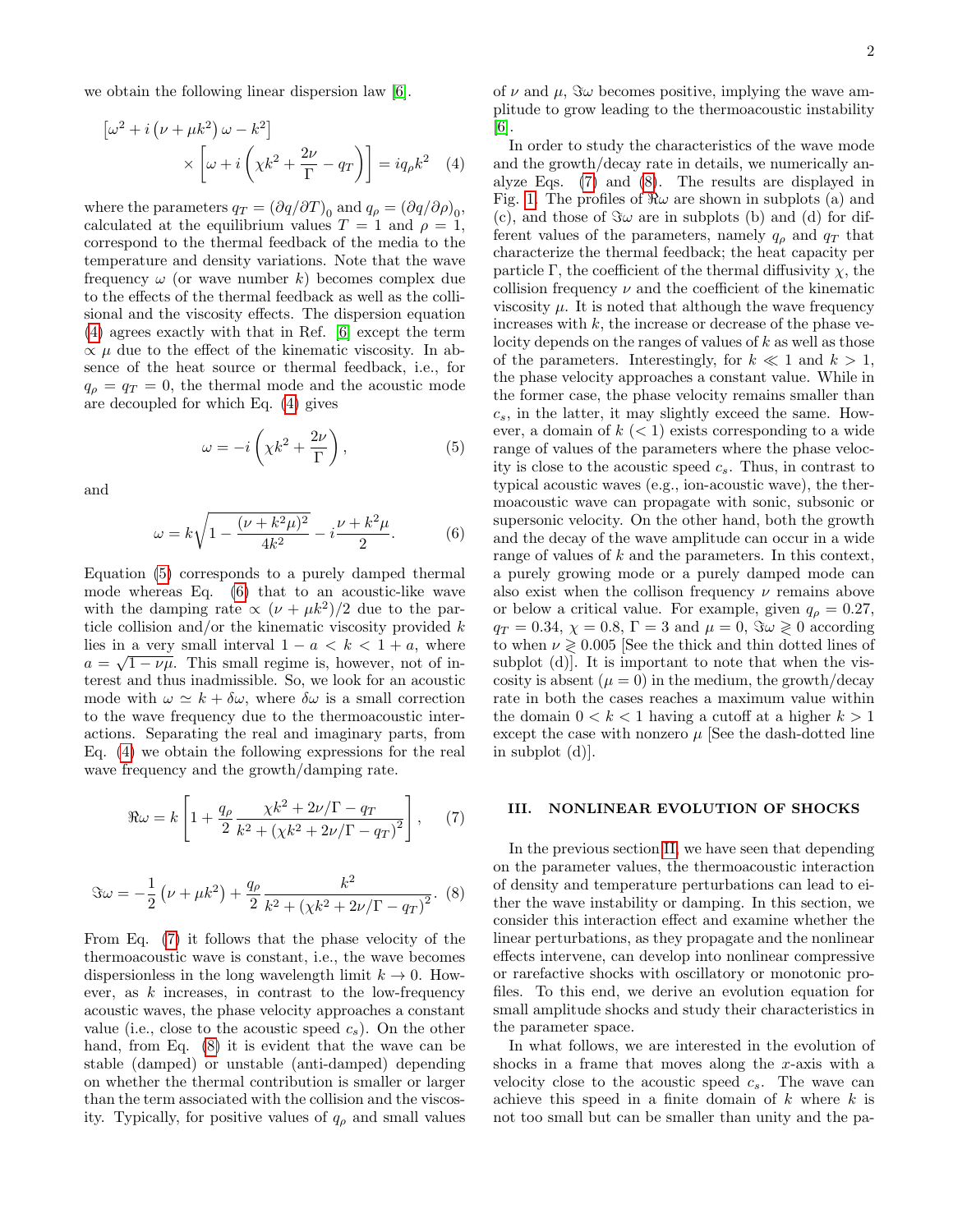

<span id="page-2-0"></span>FIG. 1. The real [subplots (a) and (c)] and the imaginary [subplots (c) and (d)] parts of the wave frequency  $\omega$  are plotted against the wave number k for different values of the parameters as in the legends to show the instability growth and decay rates of the wave. The fixed parameter values for the subplots [(a), (b)] and [(c), (d)], respectively, are  $(\Gamma = 3, \chi = 0.8, \nu_0 = 0.1)$ and  $(q_{\rho_0} = 0.27, q_{T_0} = 0.34, \mu = 0).$ 

rameters satisfy the condition  $q_{\rho}/(4\nu/\Gamma - 2q_T) < 1$  [cf. subplots (a) and (c) of Fig. [1\]](#page-2-0). Thus, in our reductive perturbation scheme the new space and time coordinates can be defined as [\[10\]](#page-8-8)

<span id="page-2-1"></span>
$$
\xi = \varepsilon (x - t) \text{ and } \tau = \varepsilon^2 t,\tag{9}
$$

where  $\varepsilon$  is an expansion parameter that reflects the smallness of wave perturbations. We further assume that  $\nu \sim \nu_0 \varepsilon, q_\rho \sim q_{\rho_0} \varepsilon$ , and  $q_T \sim q_{T_0} \varepsilon$ , where  $\nu_0$ ,  $q_{\rho_0}$ , and  $q_{T_0}$ are each of the order of unity. The dependent variables are expanded as

$$
\rho = 1 + \varepsilon \rho_1 + \varepsilon^2 \rho_2 + \varepsilon^3 \rho_3 + \cdots ,
$$
  
\n
$$
v = \varepsilon v_1 + \varepsilon^2 v_2 + \varepsilon^3 v_3 + \cdots ,
$$
  
\n
$$
T = 1 + \varepsilon T_1 + \varepsilon^2 T_2 + \varepsilon^3 T_3 + \cdots ,
$$
  
\n
$$
q(\rho, T) = \varepsilon^2 q_1 + \varepsilon^3 q_2 + \cdots ,
$$
  
\n(10)

where  $q_1 \equiv q_{\rho_0} \rho_1 + q_{T_0} T_1 \sim \mathcal{O}(\varepsilon^2)$ ,  $q_2 \equiv q_{\rho_0} \rho_2 + q_{T_0} T_2 \sim$  $\mathcal{O}(\varepsilon^3)$  etc. are obtained by evaluating the first and higher order partial derivatives of  $q(\rho, T)$  with respect to  $\rho$  and T at their equilibrium values.

Next, we substitute the new stretched coordinates from Eq.  $(9)$  and the expansion from Eq.  $(10)$  into Eqs.  $(1)$ -[\(3\)](#page-0-3), and equate the coefficients of different powers of  $\varepsilon$ . In the lowest order of  $\varepsilon$ , we obtain the following expressions for the first order perturbations.

<span id="page-2-5"></span>
$$
v_1 = \rho_1, \quad T_1 = -\frac{\Gamma'}{2}\rho_1,\tag{11}
$$

where  $\Gamma' = 2 (\nu_0 - q_{\rho_0}) / (2\nu_0/\Gamma - q_{T_0}).$ 

From the next order of  $\varepsilon$ , neglecting the secular terms by assuming  $\partial/\partial \xi \gg 1/L$ , where  $1/L =$  $\max\{\nu_0/\Gamma - q_{T_0}, q_{\rho_0}, \nu_0\}$ , we obtain the following expressions for the second order perturbations in terms of first order quantities.

<span id="page-2-3"></span>
$$
\frac{\partial v_2}{\partial \xi} - \frac{\partial \rho_2}{\partial \xi} = -\frac{\partial \rho_1}{\partial \tau} - 2\rho_1 \frac{\partial \rho_1}{\partial \xi},\tag{12}
$$

<span id="page-2-2"></span>
$$
\frac{\partial T_2}{\partial \xi} - \frac{\partial v_2}{\partial \xi} + \frac{\partial \rho_2}{\partial \xi} = -\frac{\partial \rho_1}{\partial \tau} + \Gamma' \rho_1 \frac{\partial \rho_1}{\partial \xi} + \mu_0 \frac{\partial^2 \rho_1}{\partial \xi^2} - \nu_0 \rho_1^2,\tag{13}
$$

<span id="page-2-4"></span>
$$
-\frac{\partial T_2}{\partial \xi} = -\frac{\Gamma'}{2} \chi_0 \frac{\partial^2 \rho_1}{\partial \xi^2} + \frac{\Gamma'}{2} \frac{\partial \rho_1}{\partial \tau} + \frac{\Gamma'}{2} \rho_1 \frac{\partial \rho_1}{\partial \xi} - 2\frac{\nu_0}{\Gamma} T_2 + q_2.
$$
\n(14)

After eliminating the second order perturbed quantities from Eqs.  $(12)-(14)$  $(12)-(14)$  and using the results, given by, Eq. [\(11\)](#page-2-5), we obtain the following Bateman-Burgers or simply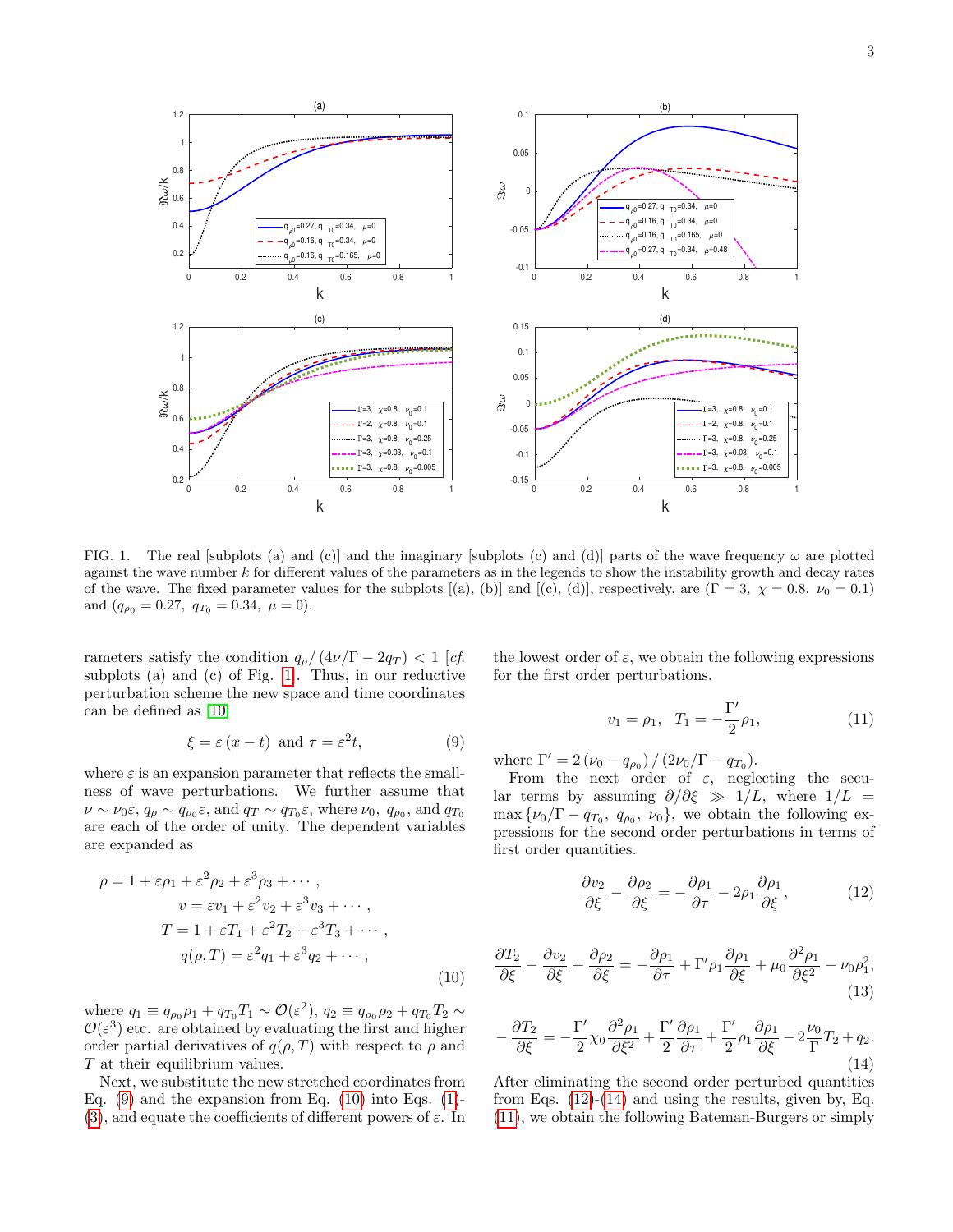<span id="page-3-0"></span>
$$
\frac{\partial \rho}{\partial \tau} + A \rho \frac{\partial \rho}{\partial \xi} = B \frac{\partial^2 \rho}{\partial \xi^2} + D \rho^2, \tag{15}
$$

where  $\rho(\xi, \tau) \equiv \rho_1(\xi, \tau)$  and the coefficients of the nonlinear convection, the diffusion and the nonlocal nonlinearity, respectively, are

$$
A = \frac{3\Gamma' - 4}{\Gamma' - 4}, \quad B = \frac{\Gamma'\chi_0 - 2\mu_0}{\Gamma' - 4}, \quad D = \frac{2\nu_0}{\Gamma' - 4}.
$$
 (16)

We note that the nonlocal term  $\propto D$  in Eq. [\(15\)](#page-3-0) appears not only due to the particle collision but also a finite value of the heat capacity per particle and is modified by the thermal feedback of the medium to the density and thermal fluctuations. Furthermore, the nonlinearity in  $\rho$  appears due to the first order smallness of  $\nu \sim \varepsilon$ . However, a second order smallness of  $\nu \sim \varepsilon^2$  could result into a linear term  $\propto \rho$  in Eq. [\(15\)](#page-3-0). So, the evolution dynamics of shocks with the linear term  $D\rho$  should differ from that with the nonlinear term  $D\rho^2$ . Before going into the dynamics of shocks, it is imperative to investigate the nature of the coefficients  $A$ ,  $B$  and  $D$  of Eq. [\(15\)](#page-3-0) for different values of the parameters  $q_{\rho_0}$ ,  $q_{T_0}$ ,  $\nu$ , Γ,  $\chi$  and  $\mu$ . The latter two, however, modify the coefficient of diffusion B only. Such an investigation is crucial not only to examine the existence of different kinds of shock solutions of Eq. [\(15\)](#page-3-0) that the plasma medium can support but also to study their characteristics with the variation of parameters. Typically, the specific heat ratio Γ ranges in between 2 to 4. Also, we have  $q_{ρ0}$  ~ 0 − 0.4,  $q_{T_0} \sim 0 - 0.4$ ,  $\chi_0 \sim 0 - 1$ ,  $\mu_0 \sim 0 - 1$  and  $\nu_0 \sim 0 - 1$ such that the condition  $q_{\rho}/(4\nu/\Gamma - 2q_T) < 1$ , as stated before, is fulfilled.

Figure [2](#page-4-0) displays the profiles of A, B and D with respect to the collision frequency  $\nu$  for different values of the other parameters. Here, we note that while the sign of A could be crucial for determining the existence of compressive or rarefactive schocks, that of D may characterize the emergence of instability or damping of nonlinear shocks. Furthermore, the magnitudes of A, B and D should be finite in order to avoid any blow up solution of shocks. It is found that all the coefficients can assume exceedingly high values when the collision frequency outstrips its critical value ( $\nu_c \sim 0.5$ ) and the thermal feedback  $(q_{T_0})$  due to the temperature variation is relatively high [See the solid, dashed and dotted lines in subplots (a), (b) and (c)]. However, when the value of  $q_{T_0}$  is relatively low [See the dash-dotted lines in subplots (a), (b) and (c)], the coefficients  $A, B$  and  $D$  can be positive or negative depending on the ranges of values of  $\nu_0$ . Furthermore, B tends to assume positive values in the entire domain of  $\nu_0$  with an increasing value of the viscosity parameter  $\mu$ . From the subplots (a) and (c), it is observed that in absence of the fluid viscosity and for a fixed value of  $\chi$ , which characterizes the thermal diffusivity, the qualitative features of  $A$  and  $B$  are almost

the same except for their changes of signs and/or magnitudes with the variations of the parameters  $q_{\rho_0}$ ,  $q_{T_0}$  and Γ. From the profiles of A, B and D it may be concluded that in order to have a finite shock solution the values of  $\nu_0$  may be restricted to lie in the interval  $0 < \nu_0 \leq 0.5$ . In the following section [IV,](#page-3-1) we will consider these parameter regimes to investigate different kinds of shock solutions both analytically and numerically.

## <span id="page-3-1"></span>IV. SHOCK SOLUTION: ANALYTICAL AND NUMERICAL APPROACH

We employ the tanh expansion scheme [\[11\]](#page-8-9) to obtain an approximate shock solution of Eq. [\(15\)](#page-3-0) when the nonlocal nonlinerity is relatively small compared to the nonlinear convection and the diffusion, i.e.,  $|D| \ll |A|, |B|$ . We also numerically investigate the existence of different kinds of shock solutions and examine whether the qualitative features in both the cases agree in the same parameter space.

## A. Analytical approach

We note that in absence of the particle collision ( $\nu =$ 0), Eq. [\(15\)](#page-3-0) reduces to the known Burgers equation whose asymptotic shock solution is given by

<span id="page-3-2"></span>
$$
\rho(\xi,\tau) = \frac{v_0}{A} \left[ 1 - \tanh\left\{ (\xi - v_0 \tau) \frac{v_0}{2B} \right\} \right],\tag{17}
$$

where  $v_0$  is the speed of the shock front and the imposed boundary conditions are  $\rho$ ,  $\rho_{\xi}$ ,  $\rho_{\xi\xi} \to 0$  as  $\xi \to \infty$ . Such a shock profile has two layers which may be composed of compressive and/or rarefactive wave fronts. From Eq. [\(17\)](#page-3-2), it is clear that the shocks can be compressive ( $\rho > 0$ ) or rarefactive  $(\rho < 0)$  according to when the coefficient of the nonlinear convection  $A$  is positive or negative. We, however, skip the further analysis of this particular solution rather we look for a solution of Eq. [\(15\)](#page-3-0) when the nonlocal nonlinearity is no longer negligible but small compared to those associated with A and B, i.e., we assume  $|D| \ll |A|, |B|$ . The case with  $|D| \gtrsim |A|, |B|$ may result into blow up solutions which are physically inadmissible.

It is to be noted while various conservation laws, e.g., the conservation of total number of particles and the conservation of energy hold for the Burgers equation with  $\nu = 0$ , the same do not hold for Eq. [\(15\)](#page-3-0) because of the nonlocal nonlinearity. So, either the wave energy grows leading to the instability or decays to exhibit the damping. It follows that a steady state solution with finite wave energy of Eq. [\(15\)](#page-3-0) does not exist and thus, we look for an approximate solution of it. To this end we recast Eq.  $(15)$  as

<span id="page-3-3"></span>
$$
\frac{\partial \rho}{\partial \tau} + A\rho \frac{\partial \rho}{\partial \xi} - B \frac{\partial^2 \rho}{\partial \xi^2} + \lambda \rho^2 = 0, \tag{18}
$$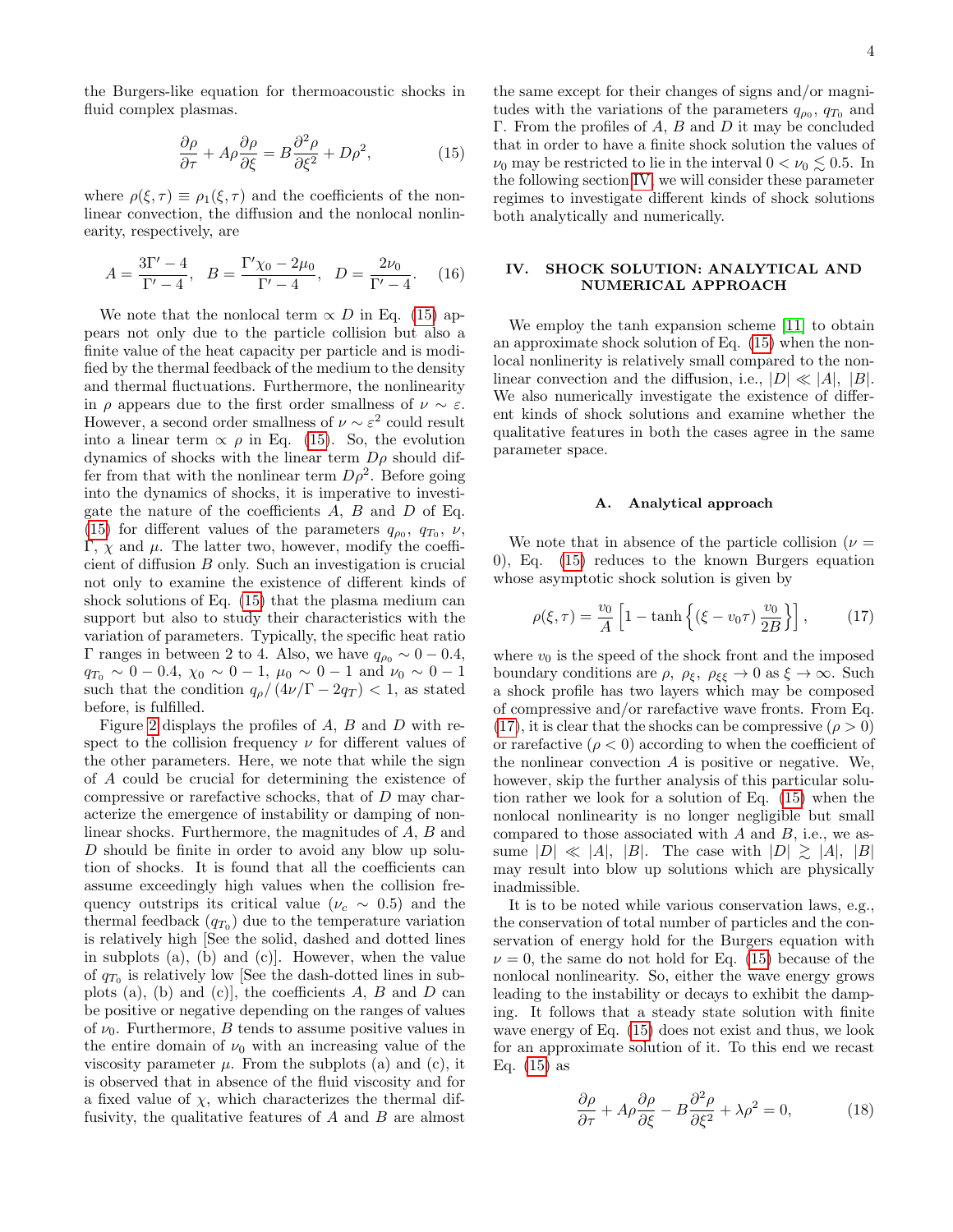

<span id="page-4-0"></span>FIG. 2. The variations of the coefficients of Eq. [\(15\)](#page-3-0) are shown in a domain of the collision frequency  $\nu_0$  for different values of the parameters that characterize the heat capacity (Γ), the thermal feedback due to density  $(q_{\rho_0})$  and temperature  $(q_{T_0})$ fluctuations, the thermal diffusion  $(\chi)$  and the kinematic viscosity  $(\mu)$  as in the legends. The fixed parameter values for the subplots [(a), (b), (c)] and (d), respectively, are ( $\chi = 0.8$ ,  $\mu = 0$ ) and ( $q_{\rho_0} = 0.3$ ,  $q_{T_0} = 0.4$ ,  $\Gamma = 3$ ).

where  $\lambda = -D$ . We employ the tanh perturbation expansion scheme in which Eq. [\(18\)](#page-3-3) can be treated as a perturbed equation with the small perturbation being  $\propto \lambda$ . So, it is reasonable to assume Eq. [\(17\)](#page-3-2) as the unperturbed solution of Eq. [\(18\)](#page-3-3) and a slow time dependence of the wave amplitude and velocity of the new solution due to the nonlocal term  $\propto \lambda$ . Thus, we define a new transformation  $\zeta$ , retaining τ as is, as

<span id="page-4-1"></span>
$$
\zeta = \frac{V}{B} \left[ \xi - \phi(\tau) \right],\tag{19}
$$

so that  $\rho(\xi, \tau) \equiv \rho(\zeta, \tau)$  represents a localized solution of Eq. [\(18\)](#page-3-3) which travels with a velocity  $d\phi/d\tau$  having the characteristic width  $W = B/V$  which plays the role of the wavelength. Here, we do not consider any time dependency of V in order to avoid any secular term  $\propto \xi$ . Using the transformation [\(19\)](#page-4-1), Eq. [\(18\)](#page-3-3) reduces to

<span id="page-4-2"></span>
$$
\frac{\partial \rho}{\partial \tau} - \frac{V}{B} \frac{d\phi}{d\tau} \frac{\partial \rho}{\partial \zeta} + \frac{VA}{B} \rho \frac{\partial \rho}{\partial \zeta} - \frac{V^2}{B} \frac{\partial^2 \rho}{\partial \zeta^2} + \lambda \rho^2 = 0. \quad (20)
$$

Next, we look for a solution in analogy with that of the Burgers equation with  $\lambda = 0$  and use the similar boundary conditions, namely  $\rho$ ,  $\partial \rho / \partial \zeta$ ,  $\partial^2 \rho / \partial \zeta^2 \rightarrow 0$ as  $\zeta \to \pm \infty$ . To this end, we introduce a variable Y =  $tanh(\zeta)$  for an infinite series expansion with  $\tau$ -dependent coefficients and assume  $\rho(\zeta, \tau) = S(Y, \tau)$ . Thus, Eq. [\(20\)](#page-4-2) gives

$$
\frac{\partial S}{\partial \tau} + \lambda S^2 + \frac{V}{B} (1 - Y^2) \left[ \frac{\partial S}{\partial Y} \left( -\frac{d\phi}{d\tau} + AS + 2VY \right) - V (1 - Y^2) \frac{\partial^2 S}{\partial Y^2} \right] = 0. \quad (21)
$$

Based on the exact solution [Eq. [\(17\)](#page-3-2)] of the conserved Burgers equation, we presume, as an ansatz, that the solution of Eq. [\(21\)](#page-4-3) will take the form

<span id="page-4-4"></span>
$$
S(Y,\tau) = G(\tau)(1-Y) \left[ 1 + a_1(\tau)Y + a_2(\tau)Y^2 + a_3(\tau)Y^3 + a_4(\tau)Y^4 + a_5(\tau)Y^5 + \cdots \right], \quad (22)
$$

where  $G(\tau)$  and  $a_i(\tau)$ , for  $i = 1, 2, 3, \dots$ , are unknown functions of  $\tau$ , and the series in Y converges.

Substituting the ansatz  $(22)$  into Eq.  $(21)$  and equating the coefficients of  $Y^n$ , for  $n = 0, 1, 2, \dots$ , to zero one can obtain different expressions for  $G(\tau)$ ,  $\phi(\tau)$  and  $a_i(\tau)$ with  $i = 1, 2, 3, \dots$  First, to obtain the expressions for  $G(\tau)$  and  $\phi(\tau)$ , we set  $a_1(\tau) = a_2(\tau) = 0$ . The lowest order of Y then gives

<span id="page-4-5"></span>
$$
-\frac{VA}{B}G^{2}(\tau) + \lambda G^{2}(\tau) + G'(\tau) + \frac{V}{B}\frac{d\phi}{d\tau}G(\tau) = 0.
$$
 (23)

Next, looking for a solution of Eq. [\(23\)](#page-4-5) for  $G(\tau)$  that decays with time  $\tau$  and hence the velocity  $d\phi/d\tau$ , we have

<span id="page-4-6"></span>
$$
\frac{dG(\tau)}{d\tau} = -\lambda G^2(\tau),\tag{24}
$$

<span id="page-4-7"></span>
$$
\frac{d\phi}{d\tau} = AG(\tau). \tag{25}
$$

<span id="page-4-3"></span>Using the initial conditions  $G(\tau) = 2V/A$  and  $\phi(\tau) = 0$  at  $\tau = 0$ , and in analogy with the solution of the conserved Burgers equation, we obtain for  $\lambda \neq 0$  the following solutions of Eqs.  $(24)$  and  $(25)$ .

<span id="page-4-8"></span>
$$
G(\tau) = \left(\lambda \tau + \frac{A}{2V}\right)^{-1},\tag{26}
$$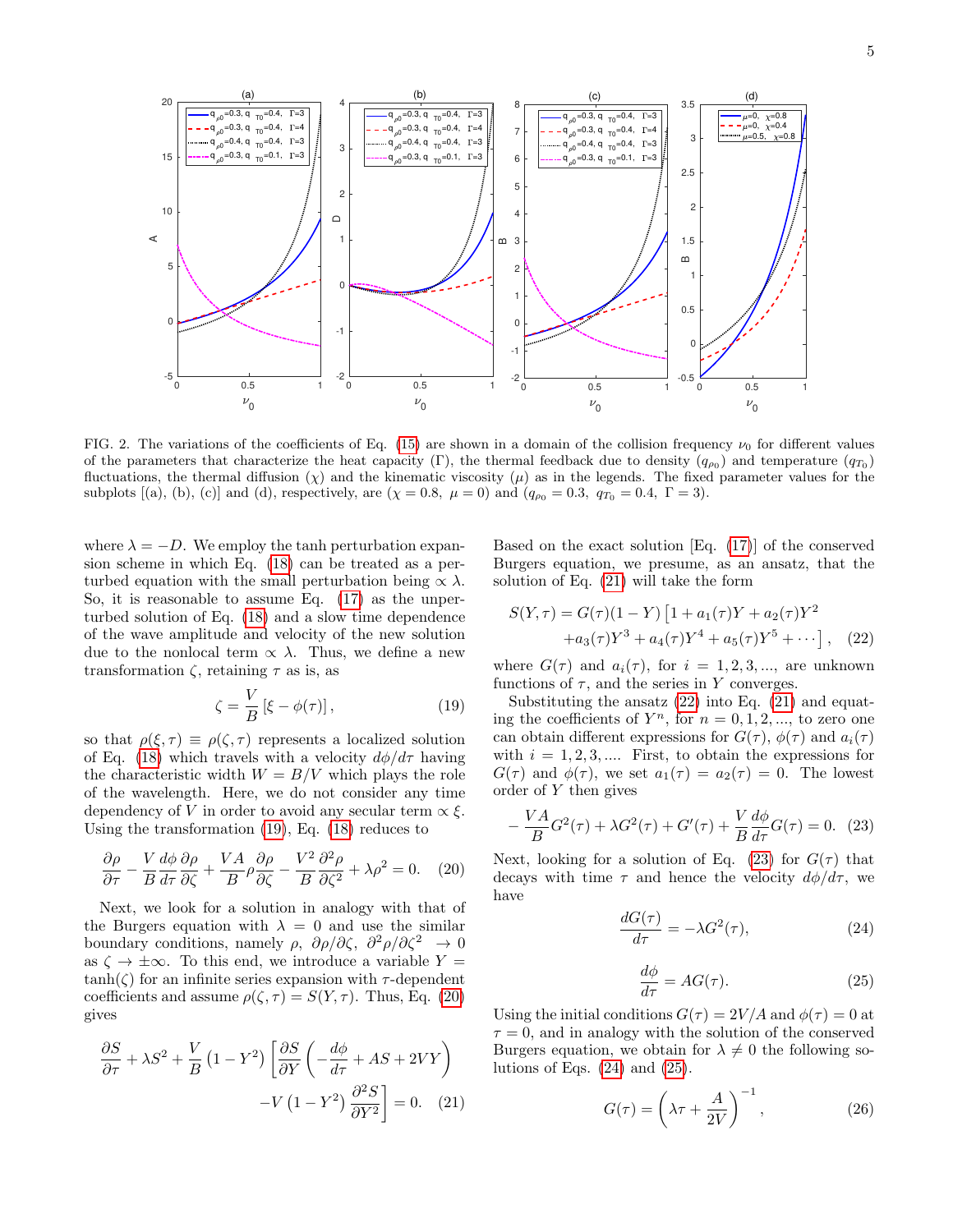$$
\phi(\tau) = \frac{A}{\lambda} \log \left( 1 + \frac{2V\lambda}{A} \tau \right),\tag{27}
$$

In particular, for  $\lambda = 0$ , Eqs. [\(24\)](#page-4-6) and [\(25\)](#page-4-7) give

$$
G(\tau) = \frac{2V}{A},\tag{28}
$$

$$
\phi(\tau) = v_0 \tau,\tag{29}
$$

where  $v_0 = 2V$ . Here, for  $\lambda = 0$ , the exact solution can be written in terms of  $S(Y, \tau) \equiv S(Y)$ , i.e.,

<span id="page-5-0"></span>
$$
S(Y) = \frac{v_0}{A}(1 - Y),
$$
\n(30)

where  $Y = \tanh(\zeta) = \tanh[(v_0/2B)(\xi - v_0\tau)]$  and the required boundary condition is  $S(Y) \rightarrow 0$  as  $Y \rightarrow 1$ . The solution [\(30\)](#page-5-0) completely agrees with the solution [\(17\)](#page-3-2) of the conserved Burgers equation. From Eqs. [\(25\)](#page-4-7) and [\(26\)](#page-4-8) we note that both the amplitude  $G(\tau)$  and the velocity  $d\phi/d\tau$  of the thermoacoustic shock may either decay (damping) or grow (instability) with time depending on the values of the collision frequency below or above a critical value and those of  $q_{\rho_0}$  and  $q_{T_0}$ . Furthermore, depending on these values of the parameters,  $G(\tau)$  can be either positive or negative implying the existence of either compressive or rarefactive shocks.

Next, the  $\tau$ -dependent quantities  $a_i(\tau)$  in the ansatz [\(22\)](#page-4-4) are obtained successively from the higher orders of Y as follows:

$$
a_3(\tau) = -\frac{1}{3} + \frac{1}{6V^2} (AV - B\lambda) G(\tau), \tag{31}
$$

$$
a_4(\tau) = a_3(\tau) + \frac{B\lambda}{12V^2}G(\tau),
$$
\n(32)

$$
a_5(\tau) = -\frac{8}{15} + \frac{1}{12V^2} (4AV - 3B\lambda)G(\tau) + \frac{A}{30V^3} (-Ac + B\lambda)G^2(\tau), \quad (33)
$$

$$
a_6(\tau) = a_5(\tau) + \frac{B\lambda}{9V^2}G(\tau)
$$
  
+ 
$$
\frac{B\lambda}{360V^4}(-9AV + 4B\lambda)G^2(\tau), \quad (34)
$$

and so on. Finally, we obtain the following approximate shock solution of Eq. [\(15\)](#page-3-0).

$$
\rho(\xi,\tau) = \left(\lambda\tau + \frac{A}{2V}\right)^{-1} (1 - Y) \times \left[1 + a_3(\tau)Y^3 + a_4(\tau)Y^4 + \cdots\right], \quad (35)
$$

where

$$
Y = \tanh\left[\frac{V}{B}\left(\xi - \phi(\tau)\right)\right].\tag{36}
$$

In Eq. [\(35\)](#page-5-1), how many correction terms involving  $a_i(\tau)$ are to be considered depends on the degree of smallness of the perturbation  $\propto \lambda$ . We, however, consider the terms upto  $a_6(\tau)$ . In particular, for  $\lambda = 0$ , we have  $a_i(\tau) = 0$ with  $i = 3, 4, 5, \dots$ , for which the solution [\(17\)](#page-3-2) is recovered. As said before, if the smallness of the collision frequency is taken to be the higher order of  $\varepsilon$ , than the first order, i.e.,  $\nu \sim \mathcal{O}(\varepsilon^2)$ , then the nonlocal term in Eq. [\(15\)](#page-3-0) appears as  $D\rho$  instead of  $D\rho^2$ . In that case, the shock solution can have either exponential growth or exponential decay [\[11\]](#page-8-9) which is significantly different from the present solution [\(35\)](#page-5-1).

Before we analyze the characteristics of the shock solution, given by, Eq. [\(35\)](#page-5-1), it is important to investigate the properties of the amplitude  $G(\tau)$  and the velocity  $d\phi/d\tau$  of the shock as well as the relative propagation distance  $\phi(\tau)$  for a fixed time at which the shock may eventually damp away. The results are displayed in Fig. [3.](#page-6-0) It is evident that given fixed values of  $\Gamma$ ,  $q_{\rho_0}$  and  $q_{T_0}$  when the collision frequency is below a critical value both the amplitude  $(> 0)$  and velocity of shocks decay with time [solid, dashed and dotted lines of subplots (a) and (c)]. Furthermore, in contrast to the decay rate of the velocity [subplot (c)], the decay rate of the wave amplitude can be lower (higher) with decreasing values of  $q_{\rho_0}$  ( $q_{T_0}$ ). However, both the amplitude and the velocity can grow with time leading to the instability when  $\nu_0$  exceeds some critical value  $\nu_c$  See the dash-dotted lines in subplots (a) and (c)]. This critical value may differ due to a different set of other parameter values. Here, the instability occurs with positive amplitude of shocks. However, there may be some parameter regime, e.g.,  $\Gamma = 3$ ,  $\chi = 0.8$ ,  $\nu_0 = 0.1$ ,  $q_{\rho_0} = 0.4$  and  $q_{T_0} = 0.4$ at which even though  $G(\tau)$  (< 0) decays, the velocity of shocks  $d\phi/d\tau$  may increase with time. It follows that the rarefactive thermoacoustic shocks may exist with an increasing speed and can achieve its maximum value at finite distance and time before they damp away. On the other hand, subplot (b) shows that the relative propagation distance at which the shocks may eventually damp away can be different for different values of  $\Gamma$ ,  $q_{\rho_0}$  and  $q_{T_0}$ . Here, one must note that while the values of both  $\phi$  and  $d\phi/d\tau$  increase, those of  $G(\tau)$  decrease with decreasing values of  $\Gamma$  (not shown in the figure).

<span id="page-5-1"></span>Figure [4](#page-6-1) shows the profiles of the shock solution [\(35\)](#page-5-1) for different values of the parameters that characterize the thermal feedback  $(q_{\rho_0}$  and  $q_{T_0})$ , kinematic viscosity  $(\mu)$ , thermal diffusivity  $(\chi)$ , particle collision  $(\nu_0)$ , and the heat capacity  $(Γ)$ . We consider those parameter values for which  $|D| < |A|, |B|$  [cf. Fig. [2\]](#page-4-0) hold. It is seen that depending on the parameter regime, not only both the compressive and rarefactive shocks appear, a transition from oscillatory to monotonic shocks and vice versa can also occur. As they appear as double-layer shocks with multiple wave fronts [\[12\]](#page-8-10), both the free and trapped particles can adjust themselves at any time to maintain the quasineutrality on each side of the propagating shocks. From the subplots (a) and (b) of Fig.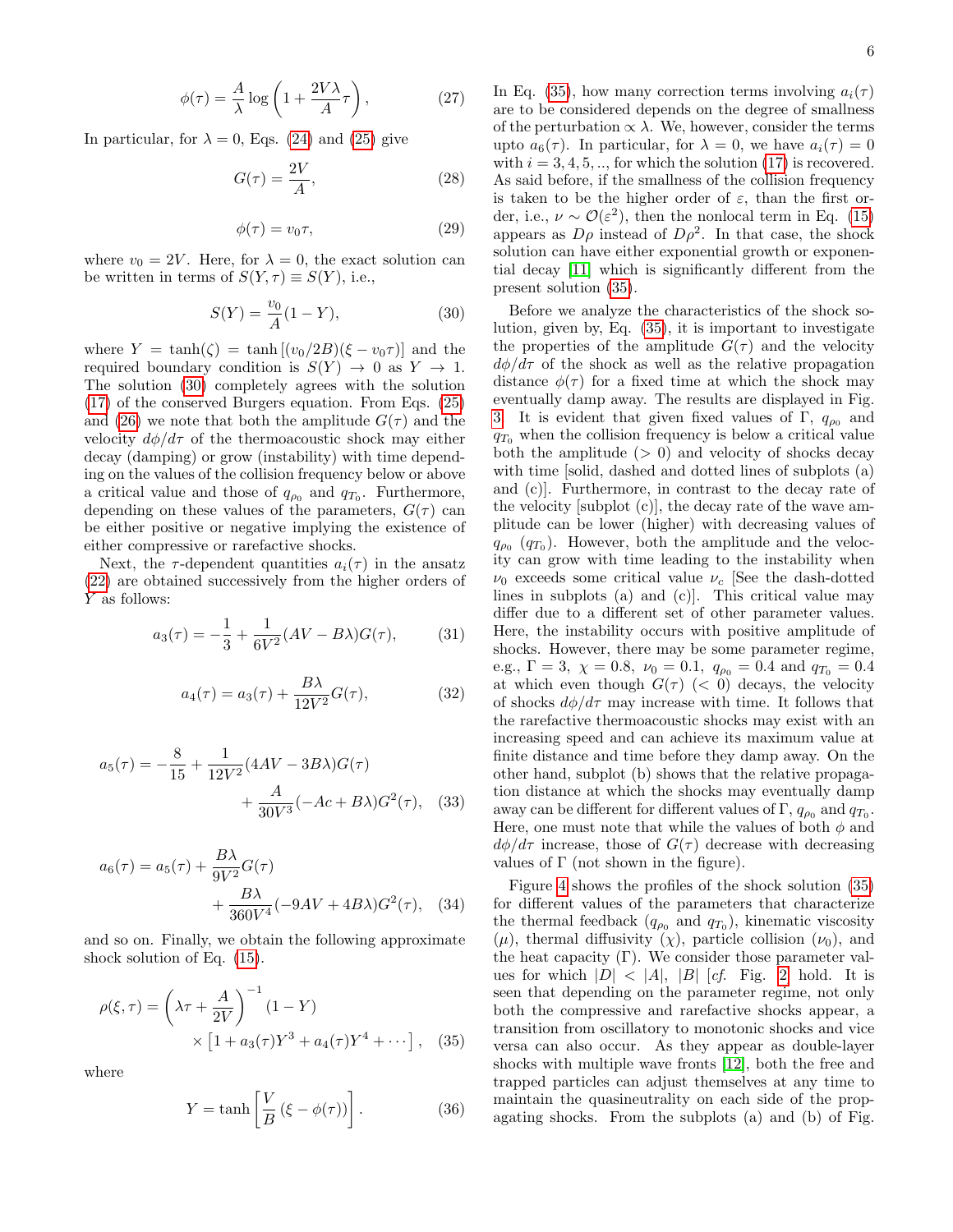

<span id="page-6-0"></span>FIG. 3. The profiles of the amplitude  $[G(\tau)]$ , the relative propagation distance  $[\phi(\tau)]$  and the velocity  $(d\phi/d\tau)$  of thermoacoustic shocks are shown for fixed values of  $\Gamma = 3$  and  $V = 1$ , and for different values of the other parameters as in the legends. While the solid, dashed and dotted lines correspond to the wave damping, the dash-dotted lines that to the instability of thermoacoustic shocks.



<span id="page-6-1"></span>FIG. 4. The profiles of the asymptotic shock solution [\(35\)](#page-5-1) are shown with the variations of parameters as in the legends. The transition from oscillatory to monotonic shocks occur due to the effects of (a) the kinematic viscosity  $(\mu)$  as well as the thermal feedback associated with density  $(q_{p_0})$  and thermal  $(q_{T_0})$  fluctuations and (b) the thermal diffusion  $(\chi)$  and the particle collision  $(\nu_0)$ . The fixed parameter values for the subplots (a) and (b), respectively, are (Γ = 3,  $\chi = 0.8$ ,  $\nu_0 = 0.1$ ) and  $(q_{\rho_0} = 0.27, q_{T_0} = 0.34, \mu = 0)$ . Also, fixed are  $\tau = 50$  and  $V = 0.014$ . Subplot (c) shows the existence of rarefactive shocks for a different set of parameter values as in the legend. The fixed parameter values in this case are  $\Gamma = 3$ ,  $\nu_0 = 0.1$  and  $\mu = 0$ .

[4](#page-6-1) it is evident that as the value of  $q_{\rho_0}$  is reduced keeping the other parameters fixed, an oscillatory shock with two wave fronts transits into a monotonic one with a reduced wave amplitude [See the solid and dashed lines in subplot (a)]. The shock profile remains monotonic in the interval  $0.34 \lesssim q_{T_0} \lesssim 0.4$  and for fixed values of the other parameters, namely  $q_{\rho_0} = 0.16$ ,  $\Gamma = 3$ ,  $\chi = 0.8$ ,  $\nu_0 = 0.1$  and  $\mu = 0$ . In this regime, the monotonic shocks having amplitude  $\sim 0.03$  and velocity  $\sim 0.02$  will damp

away after traveling a finite distance  $\phi \sim 1.3$  in time  $\tau = 50$ . Furthermore, such monotonic shocks again transit into an oscillatory one with an increased amplitude when the value of  $q_{T_0}$  is further reduced from  $q_{T_0} = 0.34$ to  $q_{T_0} = 0.165$  [See the dotted and dashed lines in subplot (a)]. The profile remains oscillatory in nature in the interval  $0 < q_{T_0} < 0.34$  with  $q_{\rho_0} = 0.16$ ,  $\Gamma = 3$ ,  $\chi = 0.8, \nu_0 = 0.1$  and  $\mu = 0$ . In this case, the oscillatory shocks having amplitude  $\sim 0.04 - 0.13$  and veloc-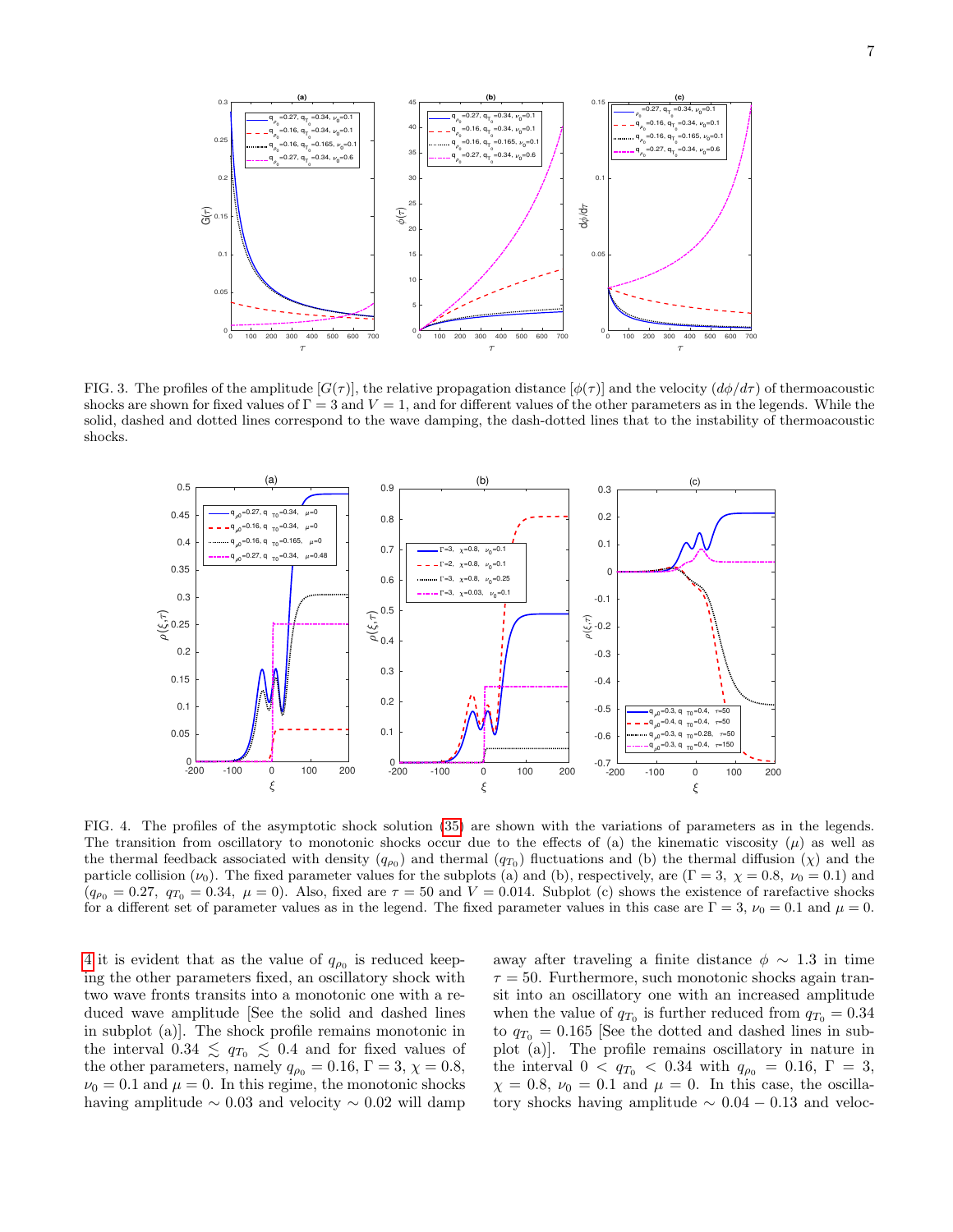ity ∼ 0.02 will damp in time τ = 50 after a finite distance  $\sim 1 - 1.3$ . However, the oscillatory shock can also transit into a monotonic one with an increasing value of the coefficient of the kinematic viscosity  $\mu$  (See the solid and dash-dotted line). On the other hand, subplot (c) shows that the shock profile can also become rarefactive with negative amplitude for slightly a different set of values of the parameters. Interestingly, this occurs when either the value of  $q_{\rho_0}$  is increased from  $q_{\rho_0} = 0.3$ to  $q_{\rho_0} = 0.4$  keeping other parameter values fixed with  $q_{T_0} = 0.4, \Gamma = 3, \chi = 0.8, \nu_0 = 0.1 \text{ and } \mu = 0 \text{ or } q_{T_0} \text{ is}$ decreased from  $q_{T_0} = 0.4$  to  $q_{T_0} = 0.28$  with  $q_{\rho_0} = 0.3$ ,  $Γ = 3, χ = 0.8, ν_0 = 0.1$  and  $μ = 0$  (See the solid, dashed and dotted lines). It is also seen that as time goes on, the amplitude of the shock profile gets reduced (See the solid and dash-dotted lines) implying that the shock wave may be damped due to a small effect of the nonlocal nonlinearity. However, as mentioned before that even though the amplitude decays, the velocity of shocks can increase with time and achieve a maximum value before they damp away. In the following section [IV B,](#page-7-0) we will investigate the existence and characteristics of different kinds of shocks numerically and examine any qualitative agreement with the analytical results.

#### <span id="page-7-0"></span>B. Numerical approach

We numerically solve Eq. [\(15\)](#page-3-0) using the Runge-Kutta scheme with an initial condition  $\rho(\xi, 0) = 0.5[1 +$  $tanh(\xi/8)$ . The parameter values are considered as the same as for Fig. [4.](#page-6-1) We use 1000 grid points with the system scale size  $L_{\xi} = 200$  and consider the pulse size  $L_p < L_{\xi}$  so that the shock solutions exist. The results are displayed in Fig. [5.](#page-8-11) A good qualitative agreement of the results with those obtained from the analytical solutions are noted. Initially, the wave steepens with growing amplitude, however, as time progresses, it evolves into a steady state structure with wave fronts behind the shocks. The amplitude of the shocks so formed decays with time due to a small effect of the nonlocal nonlinearity. It is noted that the wave fronts behind the shock is ordered and the one with the maximum amplitude is nearest to the shock. From subplot (a) it is found that similar to Fig. [4,](#page-6-1) the wave steepening occurs with a small reduction of the value of  $q_{\rho_0}$  and as a result, the oscillatory shock transforms into a monotonic one with an increased amplitude (See the solid and dashed lines). The monotonic profile again transits back into the oscillatory one with almost the same profile as for the increased values of  $q_{\rho_0}$  and  $q_{T_0}$  (solid line) with a small reduction of  $q_{T_0}$  (See the dotted line). The similar qualitative features [in agreement with subplot (b) of Fig. [4\]](#page-6-1) also occur by the effects of the other parameters, namely Γ,  $\chi$  and  $\nu_0$ . It is to be noted that for a different set of parameter values at which the coefficients  $A, B$  and  $D$  of Eq.

 $(15)$  are significantly high or D becomes larger than or comparable to  $A$  and  $B$ , the shock solution evolves with growing amplitude and may eventually blow up after a finite time. This happens when the collision frequency exceeds a critical value and the values of  $q_{\rho_0}$  and/or  $q_{T_0}$ are relatively high.

### V. CONCLUSIONS

Although the onset of thermoacoustic instability in complex plasmas was reported in previous studies in the linear regime, its consequences in the nonlinear regime have not been studied before. It is found that the temperature and density fluctuations characterizing the positive thermal feedback can lead to both monotonic and oscillatory double-layer shocks that can be damped due to small effect of the nonlocal nonlinearity associated with the particle collisions and nonreciprocal interactions of charged particles providing the thermal feedback. However, with the effects of the positive thermal feedback when the collision frequency exceeds a critical value, the shock wave amplitude can grow leading to the instability of shocks. A reductive perturbation technique is employed to show that the evolution of shocks can be described by the Burgers-like equation with nonlocal nonlinearity which can admit both compressive and rarefactive solutions. The analytical and numerical approaches show a good qualitative agreement of the characteristics of the thermoacoustic shocks in plasmas. The theory may be well applicable to systems like dusty plasmas, strongly coupled plasmas or complex plasma crystals as well as atmospheric fluids where the positive thermal feedback, necessary for the thermoacoustic instability, can occur due to inhomogeneities of equilibrium density and pressure. Furthermore, the thermoacoustic shocks so formed are able to transport particles and can thereby accelerate them in the medium.

# DECLARATION OF COMPETING INTEREST

The authors declare that they have no known competing financial interests or personal relationships that could have appeared to influence the work reported in this paper.

# ACKNOWLEDGMENTS

This work was partially supported by the SERB (Government of India) sponsored research project with sanction order no. CRG/2018/004475. G. Banerjee acknowledges support from UGC, Govt. of India, under the Dr. D. S. Kothari Post Doctoral Fellowship Scheme (PDF) with Ref. No. F.4-2/2006(BSR)/MA/18-19/0096.